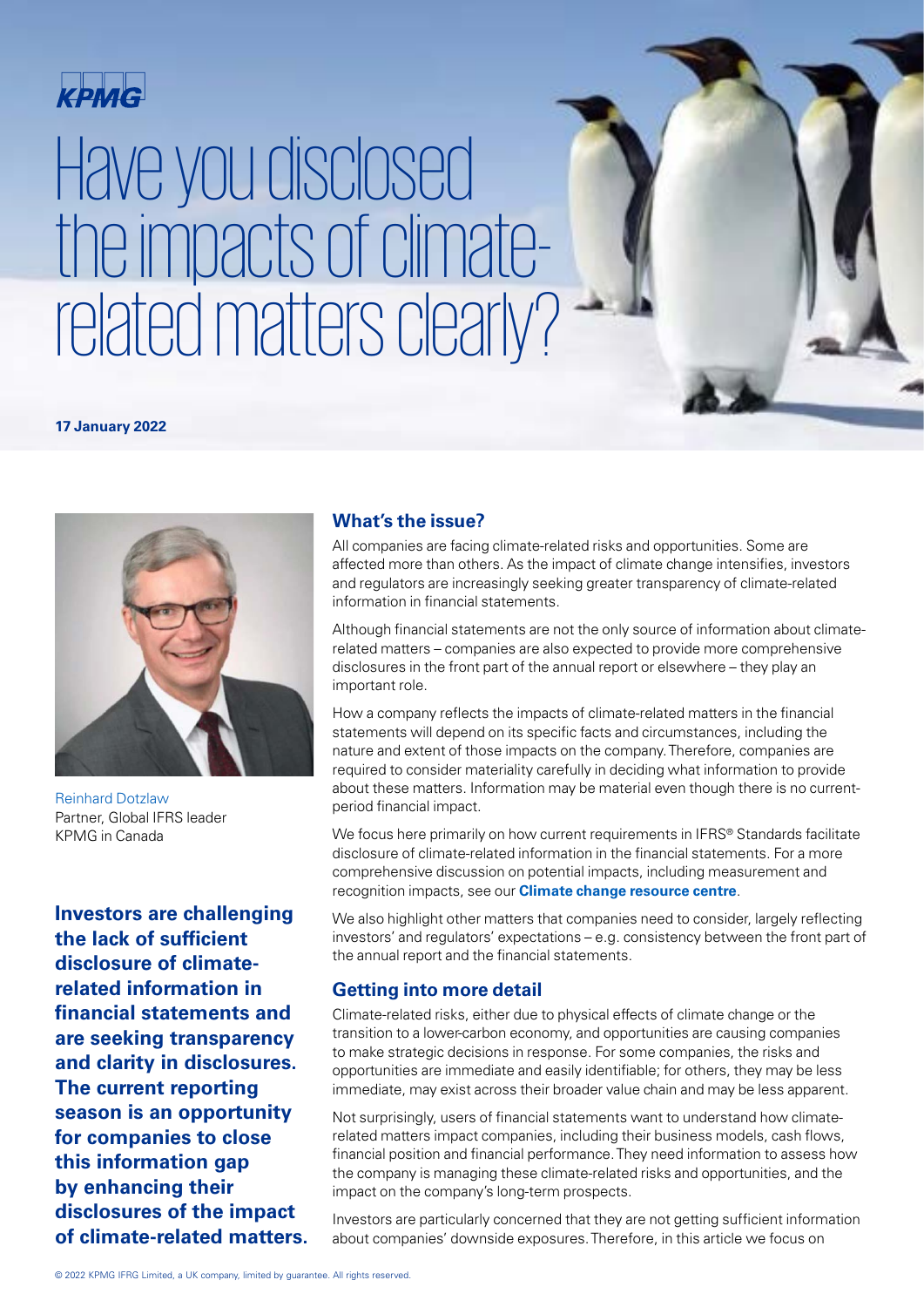**IFRS Standards do not refer explicitly to climaterelated risks or climaterelated matters, but they implicitly require relevant disclosures in the financial statements when climaterelated matters considered in preparing the financial statements are material. To respond to investors' and regulators' expectations, companies may need to go further in view of the overarching requirements in IAS 1 Presentation of Financial Statements.**

climate-related risks. A company's response to climate-related risk may impact a number of accounting areas, including disclosure.

IFRS Standards do not refer explicitly to climate-related risks or climate-related matters, but they implicitly require relevant disclosures in the financial statements when climate-related matters considered in preparing the financial statements are material<sup>1</sup>.

#### **Relevance of information through the lens of investors**

Investors want information about how climate-related risks and opportunities impact companies because it affects their decision-making. Companies need to make materiality judgements when deciding what information about climaterelated matters to disclose in the financial statements. Under IFRS Standards, information is material if omitting, misstating or obscuring it could reasonably be expected to influence decisions that primary users of financial statements make on the basis of those financial statements, which provide financial information about a specific company. [IAS 1.7]

The significance of the impacts will vary by company and will depend on multiple factors, including the industry it operates in, geographic location, applicable laws and regulations, its goods/services and supply chains.

For certain companies, particularly those considered to be in high-risk industries<sup>2</sup>, the impacts could be significant and could have major implications for their future business model, investment priorities, products, costs of doing business, supply chain resilience and access to, and costs of, capital.

Considering materiality carefully will be a key issue in addressing user expectations. Materiality involves both quantitative and qualitative considerations. Even if the information is not material in amount, it may be material in nature. For example:

- − For some companies e.g. those in higher-risk industries the impacts may be quantitatively material.
- − For others with no significant quantitative impact in the current reporting period, management may need to provide an explanation because this could be qualitatively material to users.
- − For those that have not yet fully assessed the potential future impact on the financial statements, this fact may be qualitatively material and so an explanation may be needed.

#### **IFRS Standards' disclosure requirements and climate-related information**

#### *Overarching requirements*

Users expect companies to improve the clarity and transparency of climaterelated disclosures. To meet these expectations, companies need to consider the specific disclosure requirements in individual standards as well as the overarching requirements of IAS 1.

For example, paragraph 112 of IAS 1 requires disclosure of information that is relevant to an understanding of the financial statements but is not specifically required by IFRS Standards or presented elsewhere in the financial statements. Paragraph 17(c) of IAS 1 notes that, in certain circumstances, a company may need to include additional disclosures to achieve a 'fair presentation' in the financial statements.

See the International Accounting Standards Board's related [educational material](https://www.ifrs.org/content/dam/ifrs/supporting-implementation/documents/effects-of-climate-related-matters-on-financial-statements.pdf).

Examples of high-risk industries include energy, finance, transportation, materials and buildings, agriculture, food and forestry products.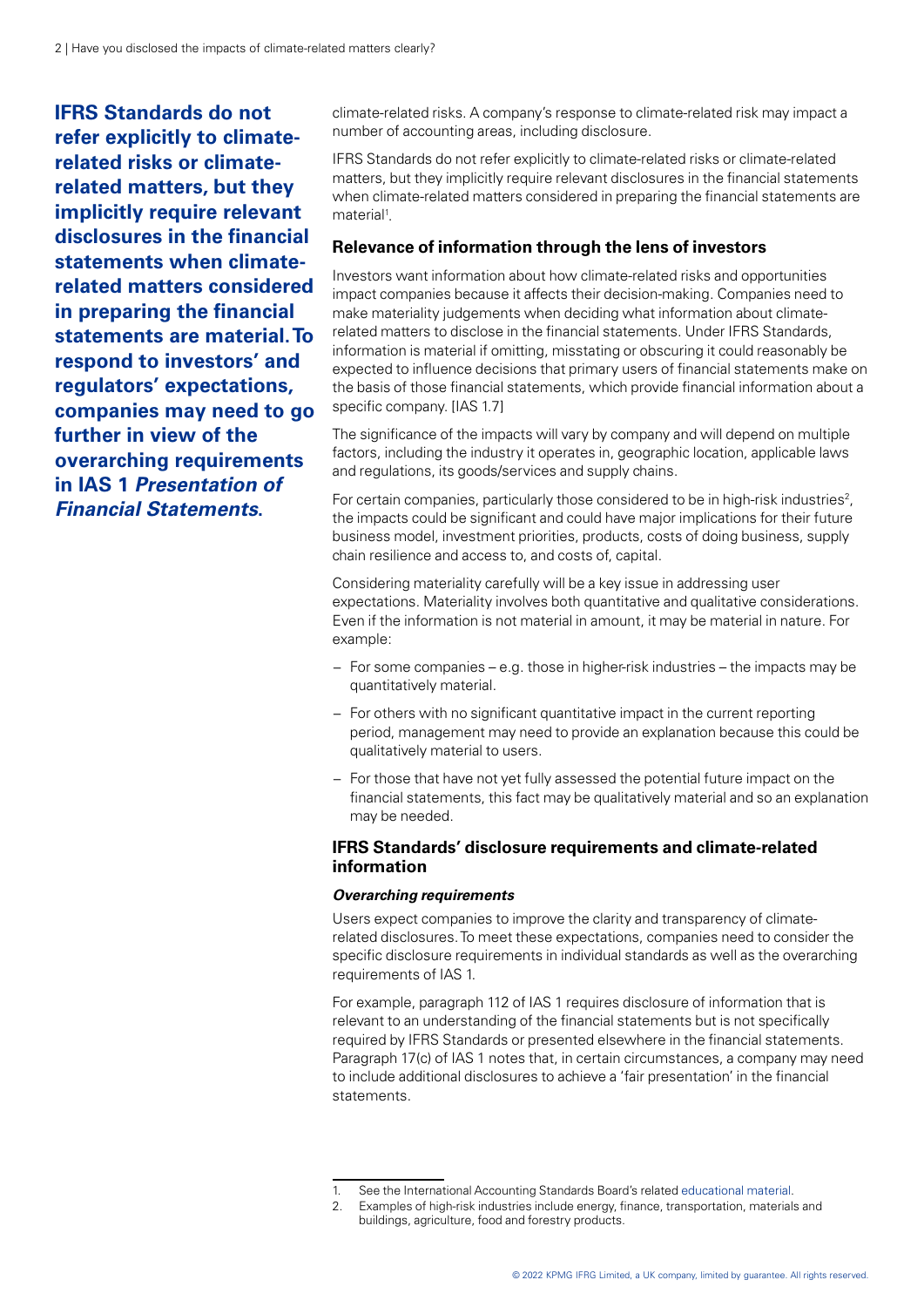**Better connectivity between non-financial and financial reporting is key. Although the nature of the information provided in the front part of the annual report and the financial statements may differ, it needs to be consistent when appropriate. If key assumptions underlying the financial statements differ from those disclosed in the front part of the annual report – e.g. a net zero commitment – then companies may need to consider explaining these differences in the annual report.**

#### *Key judgements and estimates*

Many companies face uncertainty when considering the impacts of climate-related risks in recognising and measuring assets and liabilities. Investors and regulators expect robust disclosures of the most significant assumptions, estimates and judgements made in preparing the financial statements to understand whether and how they are affected by climate-related matters. When there is a high level of uncertainty, companies may also consider providing sensitivity analyses and related disclosures.

IAS 1 requires specific disclosures on key judgements and estimates made by management in preparing the financial statements, including disclosure of:

- − judgements that management has made in applying accounting policies that have the most significant effect on the amounts recognised in the financial statements; and
- − information about the assumptions that management has made about the future, and other major sources of estimation uncertainty at the reporting date, that have a significant risk of resulting in a material adjustment to the carrying amount of assets and liabilities within the next financial year. [IAS 1.122, 125]

In some cases, changes in key assumptions related to climate-related risk may not be expected to result in material adjustments in the measurement of assets and liabilities in the next financial year, but the chance of material adjustments in the longer term may be significant. In these circumstances, and given the expectations of investors, companies may need to consider disclosing key assumptions related to climate-related risk even though the risk of material adjustments in the next financial year may be considered to be low.

IFRS Standards facilitate these disclosures. The following articles contain relevant disclosure considerations for certain key areas that involve significant judgements and estimates.

| <b>Topic</b>                                                                                                | <b>Related articles</b>                                                                               |
|-------------------------------------------------------------------------------------------------------------|-------------------------------------------------------------------------------------------------------|
| <b>Impairment of non-financial</b><br>assets                                                                | What's the impact on cash flow<br>projections used for impairment<br>testing of non-financial assets? |
| <b>Useful lives and residual values</b><br>of Property, Plant and Equipment<br>(PP&E) and intangible assets | What's the impact on useful lives and<br>residual values of PP&E and intangible<br>assets?            |
| <b>Measurement of financial assets</b>                                                                      | What's the impact on expected credit<br>losses?                                                       |
| <b>Environmental and</b><br>decommissioning provisions                                                      | Have you recorded all of your<br>environmental and decommissioning<br>obligations?                    |
| <b>Going concern assessments</b>                                                                            | What's the impact on the going<br>concern assessment and related<br>disclosures?                      |

#### **Consistency between the front part of the annual report and the financial statements**

Users and other stakeholders are becoming increasingly interested in understanding how the key assumptions and judgments underlying the information disclosed in the front part of the annual report on climate-related matters reconcile with the financial statements – in particular, when they are not consistent.

Better connectivity between non-financial reporting and financial reporting is key.

Although the information provided in the front part of the annual report may be different in nature from the financial statements, it should be consistent where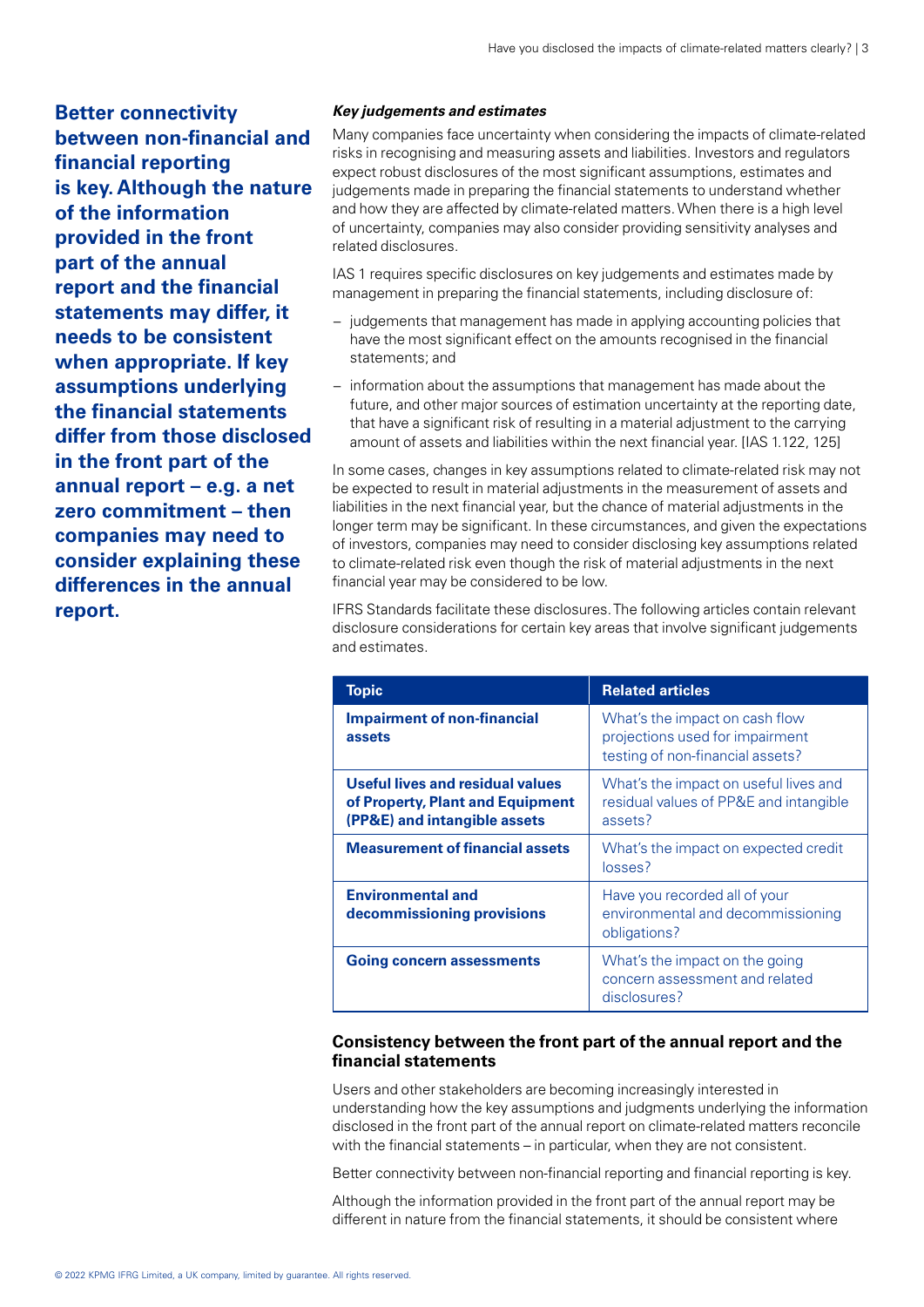appropriate. Furthermore, if a company has made and disclosed climate-related commitments in the front part of the annual report, then the assumptions used in the financial statements should be consistent, where appropriate.

However, there may be differences in assumptions between the front part of the annual report and the financial statements that are a consequence of requirements in IFRS Standards, as described below.

- − The Standards' requirements may not permit the climate-related matters described in the front part of the annual report to be considered in the recognition or measurement of amounts in the financial statements. For example, the 'potential' restructuring of a company's business discussed in the front part of the annual report may not lead to the recognition of obligations in respect of a restructuring in the financial statements, because 'potential' restructurings would not generally meet the criteria for recognition as a liability under IAS 37 *Provisions, Contingent Liabilities and Contingent Assets*. The front part of the annual report may also discuss risks associated with potential new laws and regulations. Potential laws and regulations are long-term risks but they do not generally affect the financial statements because laws and regulations typically give rise to obligations in the financial statements only when they are enacted (or substantively enacted).
- − Certain climate-related matters may have been discussed in the front part and considered by management when preparing the financial statements, but management concluded that no related information needed to be disclosed. This could be because these matters were judged either to have a low probability of occurring or would occur so far into the future that the impacts on the financial statements were not material and management concluded that it was not a significant judgement that required disclosure.

In such instances, to address the information gap, disclosure of the significant differences in assumptions and the reasons for the differences may help users to understand and to reconcile the information in the front part of the annual report with the financial statements. For example, a company may consider discussing why key assumptions used in estimates in the financial statements are different from net zero commitments/scenarios and impacts disclosed in the front part of the annual report – e.g. discussion of differences between the key assumptions used in impairment testing and 'Paris-aligned' assumptions<sup>3</sup> used in the front part of the annual report.

#### **Regulatory expectations**

Climate-related information is a key area of focus for many regulators. Some have already issued guidance emphasising the importance of considering climaterelated matters in the preparation of annual reports, including financial statements. Companies should consider relevant guidance from their local regulators.

For example, the European regulator (ESMA<sup>4</sup>) highlights climate-related information in its **[statement](https://home.kpmg/xx/en/home/insights/2021/11/esma-enforcement-priorities-2021.html)** as one of the key topics that European national securities regulators will focus on when reviewing listed companies' 2021 annual reports.

Similarly, the Australian regulator (ASIC5 ) has identified **[climate risk](https://asic.gov.au/about-asic/news-centre/find-a-media-release/2019-releases/19-341mr-financial-reporting-focuses-for-31-december-2019/)** as one of its key areas of focus for financial reports for a number of years – specifically the impacts on asset impairment assumptions. The UK FRC<sup>6</sup> also continues to focus on climate in its **[thematic reviews](https://www.frc.org.uk/getattachment/ab63c220-6e2b-47e6-924e-8f369512e0a6/Summary-FINAL.pdf)**.

Other regulators are likely to follow suit and focus on this topic.

<sup>3.</sup> 'Paris-aligned' assumptions/benchmarks are indices that align with the Paris Agreement, which seeks to limit the rise in global temperatures to well below 2°C above pre-industrial levels, and to pursue efforts to keep the rise to 1.5°C.

<sup>4.</sup> European Securities and Markets Authority.

<sup>5.</sup> Australian Securities and Investments Commission.

<sup>6.</sup> Financial Reporting Council.